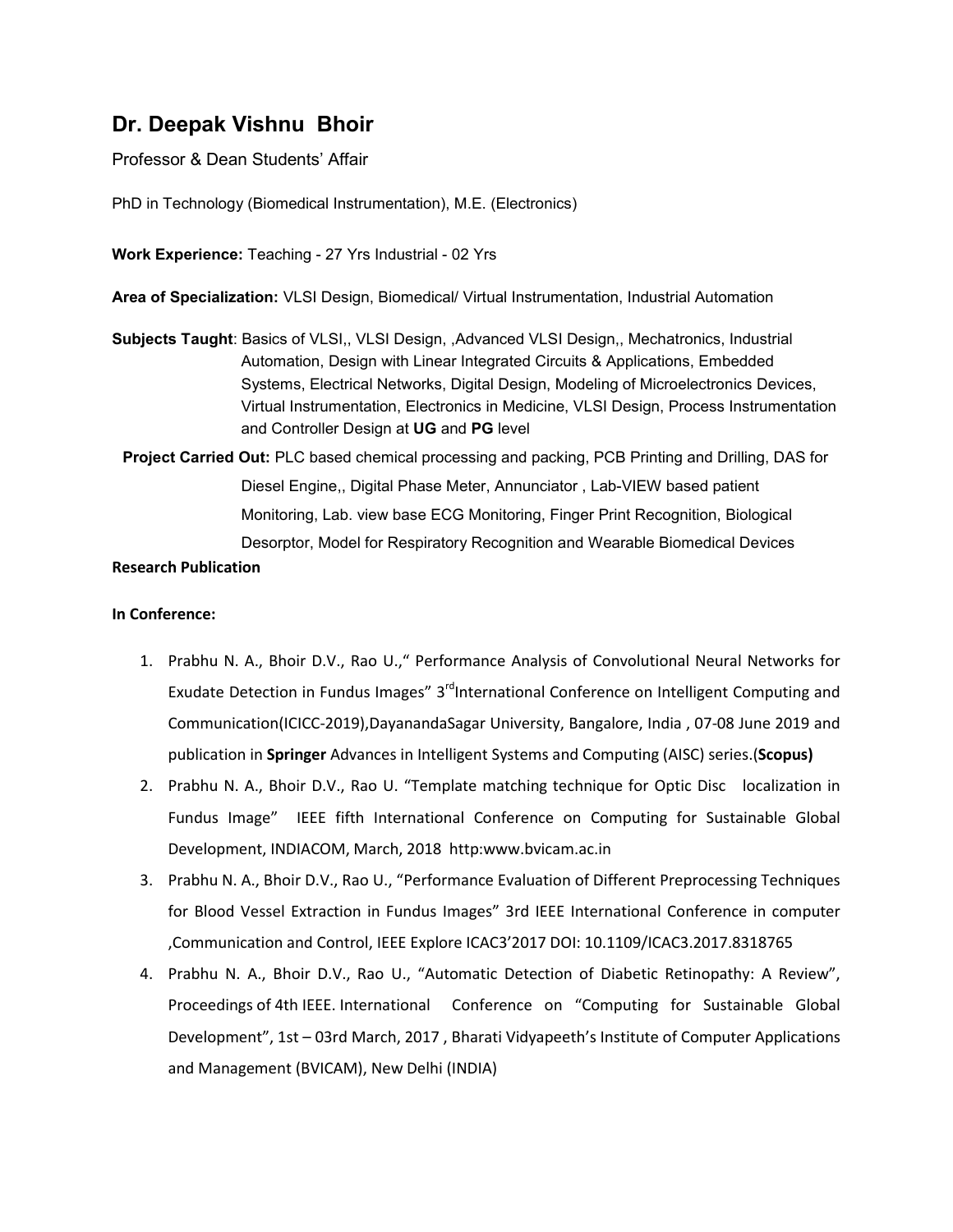- 5. N M Desai, D V Bhoir " Comparative study of Signal Processing in Cochlea Implant" at International Conference and Workshop on recent trends in technology, 2012 TCET page 531- 536
- 6. Rameshwari Mulay, D V Bhoir "Fuzzy controlled based improvement in green house performance", National conference at WIEE& CT, Mumbai. SEPT.2011
- 7. D V Bhoir, Dr M S Panse "Micromechanical Cochlear Processor", ISEABB-2009 International Symposium on Emerging Areas in Bioscience and Bioengineering at IIT,Bombay, Powai, Mumbai, India on 26th-28th February,2009, 70-71
- 8. S Mahadik ,D V Bhoir, K Narayanan "Fingerprint Recognition" ICAC3'09 International Conference on Advances in Computing Communication and Control at Fr. CRCE, Bandra, Mumbai-40050 ,[MS] INDIA on 23rd -24th Jan. 2009 PROCEEDING 71-74.
- 9. D V Bhoir, Dr M S Panse Virtual Instrumentation based Development of a speech processor for Cochlear implant, Proceeding of SPIT-IEEE Colloquium and International Conference at Sardar Patel Institute of Technology, Mumbai on 4th-5th February 2008.
- 10. D V Bhoir, Umesh Mhapanker, "A wearable medical Multi-parameter storage Device and Alert System", Proceeding of NCNTE-2008, National Conference on Nascent Technology in Engineering, CRIT, Vashi, Newmumbai on 29th Feb- March 1st, 2008, 74-76
- 11. D V Bhoir, S Mahadik, "Fingerprint Recognition for better security" NCSPA-07 National Conference on Signal Processing Algorithm at DYPIECT, Pimpri, Pune-411018,[MS] INDIA on 06- 07 September 2007 PROCEEDING 71-74.
- 12. D V Bhoir, Dr M S Panse "Lab VIEW based sound localization system for Cochlear implant" CITICOMS-2007 International conference on Modeling and Simulation at CIT (Coimbatore Institute of Technology),Coimbatore, on 27-29 August 2007 , VOL II 1157-1161
- 13. D V Bhoir, Dr S Joshi, "Cutting forces in machining using self-propelled round inserts face milling cutter", INCRAF-2003 International Conference on CAD, CAM, Robotics and Autonomous Factories at IIT, Delhi on 11-13 August 2003

#### **In Journal:**

1. Prabhu N., Bhoir D., Shanbhag, N.., "Diabetic Retinopathy Screening using Machine Learning for Hierarchical Classification", International Journal of Innovative Technology and Exploring Engineering,Volume8,Issue 10,Aug 2019 (**Scopus)**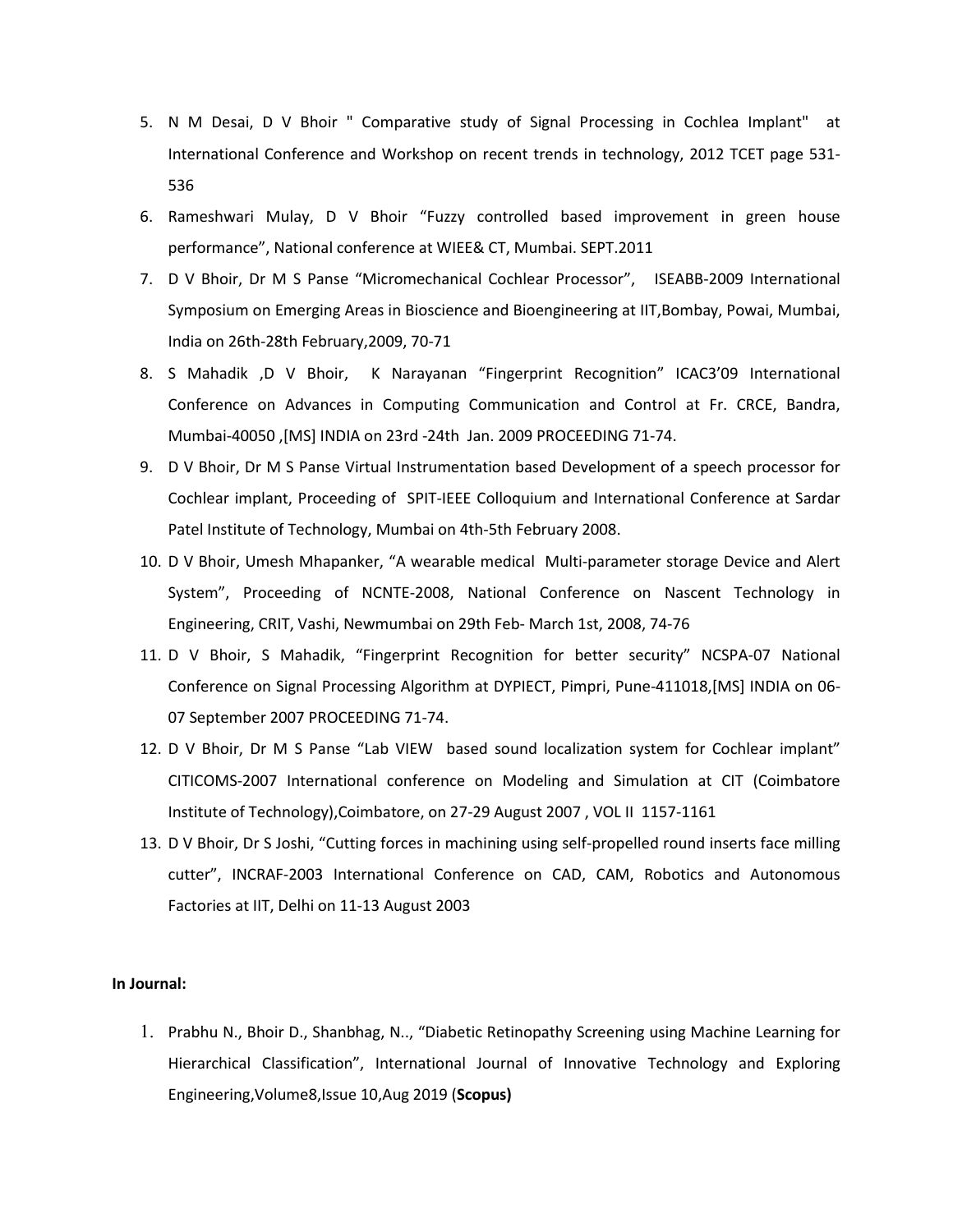- 2. Prabhu N. A., Bhoir D.V., Rao U., "Effectiveness of Machine Learning Techniques for Macula Edema Detection", International Journal of Computer Applications volume 182, number49, April 2019
- 3. Prabhu N. A., Bhoir D.V., Rao U., "Evaluation of Blood Vessel Extraction Techniques in Retinal Images"International Journal of Pure and Applied Mathematics Volume 118, No. 7, 2018, (**Scopus**, H-index 21, Special issue)
- 4. D. V. Bhoir, P.V Kasambe, K. S. Bhole, " Performance Evaluation of Embedded Strain Sensing Varying Thickness Polymer Micro-cantilever as Biosensor Platform" ,International Journal of Latest Technology in Engineering, Management & Applied Science (IJLTEMAS) Volume VI, Issue VII, July 2017 , ISSN 2278-2540
- 5. D. V. Bhoir, Anish Bhurke ' Review paper for sample separation and preparation for Gas Chromatography' International journal of Science Engineering and Research( IJSER), Volume 4, Issue 10, October 2016, ISSN 2437-3878
- 6. D V Bhoir, Aishwarya Mhatre ' Real time arrhythmic detector and analysis using Lab-VIew' International Journal of Science and Research(IJSR) Volume 4 Issue 10, October 2015 ISSN 2319- 7064
- 7. D. V. Bhoir, Anish Bhurke 'Volatile Sample Separation Device (Prototype-1)' International Journal of Scientific Engineering and Research (IJSER) ISSN (Online): 2347-3878, Volume 4 Issue 9, September 2016 Impact Factor (2015): 3.791 www.ijser.in
- 8. Dattaprasad Madur ,Dr. Deepak Bhoir , Swapnali Makdey, 'Three dimensional integration of cmos inverter ' INTERNATIONAL JOURNAL OF ELECTRONICS AND COMMUNICATION ENGINEERING & TECHNOLOGY (IJECET) , ISSN 0976 – 6464(Print) Volume 5, Issue 11,2015
- 9. Najib Ghatte , Shilpa Patil , Deepak Bhoir."Floating Point Engine using VHDL", International Journal of Engineering Trends and Technology (IJETT), V8(4),198-203 February 2014. ISSN:2231- 5381
- 10. Najib Ghatte , Shilpa Patil , Deepak Bhoir. ' High Speed ALU Design using Vedic Sutras' at ICRJCEE, Jan 11, 2014
- 11. Sangeeta Parshionikar, Dr. Deepak V. Bhoir ,' Standby leakage power reduction techniques in Deep Sub micron CMOS circuits' International Journal of Computer Applications (0975 – 8887) International Conference on Communication Technology,17-19,2014